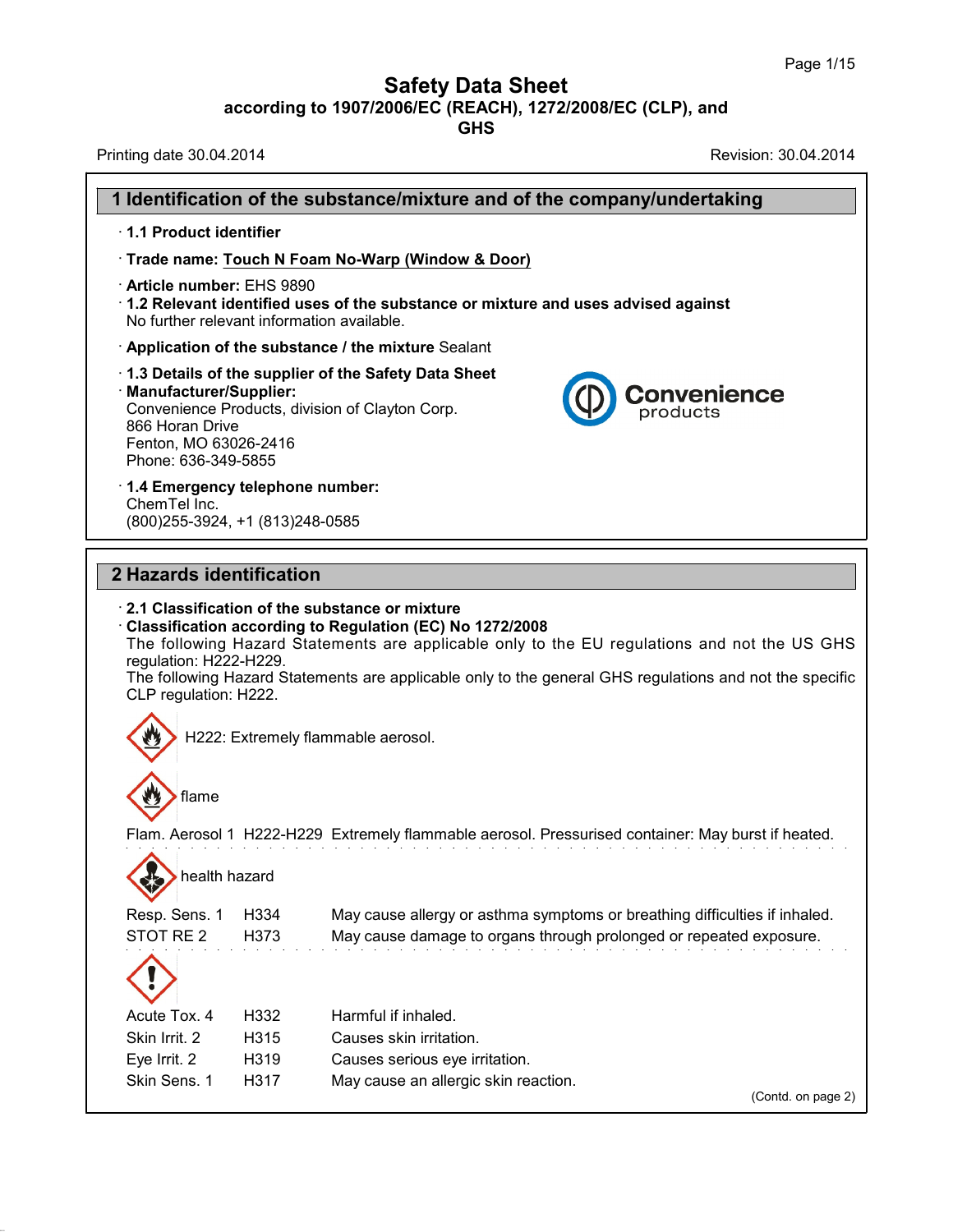**GHS**

Printing date 30.04.2014 **Revision: 30.04.2014** 

38.0.33

|                                                                                                                             |                                                                                                                                    |                                                                                                                                                                                                                                                                                                                                                                                                                                                                                                                                                                                                                                                                                                        |  | (Contd. of page 1) |
|-----------------------------------------------------------------------------------------------------------------------------|------------------------------------------------------------------------------------------------------------------------------------|--------------------------------------------------------------------------------------------------------------------------------------------------------------------------------------------------------------------------------------------------------------------------------------------------------------------------------------------------------------------------------------------------------------------------------------------------------------------------------------------------------------------------------------------------------------------------------------------------------------------------------------------------------------------------------------------------------|--|--------------------|
| STOT SE3                                                                                                                    | H335                                                                                                                               | May cause respiratory irritation.                                                                                                                                                                                                                                                                                                                                                                                                                                                                                                                                                                                                                                                                      |  |                    |
|                                                                                                                             |                                                                                                                                    | Classification according to Directive 67/548/EEC or Directive 1999/45/EC                                                                                                                                                                                                                                                                                                                                                                                                                                                                                                                                                                                                                               |  |                    |
| Xn; Harmful                                                                                                                 |                                                                                                                                    |                                                                                                                                                                                                                                                                                                                                                                                                                                                                                                                                                                                                                                                                                                        |  |                    |
| R <sub>20</sub> :                                                                                                           | Harmful by inhalation.                                                                                                             |                                                                                                                                                                                                                                                                                                                                                                                                                                                                                                                                                                                                                                                                                                        |  |                    |
| X Xn; Sensitising                                                                                                           |                                                                                                                                    |                                                                                                                                                                                                                                                                                                                                                                                                                                                                                                                                                                                                                                                                                                        |  |                    |
| R42/43:                                                                                                                     |                                                                                                                                    | May cause sensitisation by inhalation and skin contact.                                                                                                                                                                                                                                                                                                                                                                                                                                                                                                                                                                                                                                                |  |                    |
| X Xi; Irritant                                                                                                              |                                                                                                                                    |                                                                                                                                                                                                                                                                                                                                                                                                                                                                                                                                                                                                                                                                                                        |  |                    |
|                                                                                                                             |                                                                                                                                    | R36/37/38: Irritating to eyes, respiratory system and skin.                                                                                                                                                                                                                                                                                                                                                                                                                                                                                                                                                                                                                                            |  |                    |
|                                                                                                                             | F+; Extremely flammable                                                                                                            |                                                                                                                                                                                                                                                                                                                                                                                                                                                                                                                                                                                                                                                                                                        |  |                    |
| R12:<br><b>Classification system:</b><br>literature data.<br>2.2 Label elements<br>· Hazard pictograms<br>GHS02 GHS07 GHS08 | Extremely flammable.<br>Warning! Pressurized container.                                                                            | Information concerning particular hazards for human and environment:<br>The product has to be labelled due to the calculation procedure of the "General Classification guideline for<br>preparations of the EU" in the latest valid version.<br>The classification is according to the latest editions of the EU-lists, and extended by company and<br>The classification is in accordance with the latest editions of international substances lists, and is<br>supplemented by information from technical literature and by information provided by the company.<br>· Labelling according to Regulation (EC) No 1272/2008<br>The product is classified and labelled according to the CLP regulation. |  |                    |
|                                                                                                                             |                                                                                                                                    |                                                                                                                                                                                                                                                                                                                                                                                                                                                                                                                                                                                                                                                                                                        |  |                    |
| · Signal word Danger                                                                                                        |                                                                                                                                    |                                                                                                                                                                                                                                                                                                                                                                                                                                                                                                                                                                                                                                                                                                        |  |                    |
| <b>Hazard statements</b><br>CLP regulation: H222.<br>regulation: H222-H229.<br>H332                                         | 4,4'-methylenediphenyl diisocyanate<br>methylenediphenyl diisocyanate<br>H222: Extremely flammable aerosol.<br>Harmful if inhaled. | · Hazard-determining components of labelling:<br>Methylenediphenyl diisocyanate, dipropyleneglycol, tripropyleneglycol, copolymer<br>The following Hazard Statements are applicable only to the general GHS regulations and not the specific<br>The following Hazard Statements are applicable only to the EU regulations and not the US GHS<br>H222-H229 Extremely flammable aerosol. Pressurised container: May burst if heated.                                                                                                                                                                                                                                                                     |  |                    |
| H315                                                                                                                        | Causes skin irritation.                                                                                                            |                                                                                                                                                                                                                                                                                                                                                                                                                                                                                                                                                                                                                                                                                                        |  |                    |
|                                                                                                                             |                                                                                                                                    |                                                                                                                                                                                                                                                                                                                                                                                                                                                                                                                                                                                                                                                                                                        |  | (Contd. on page 3) |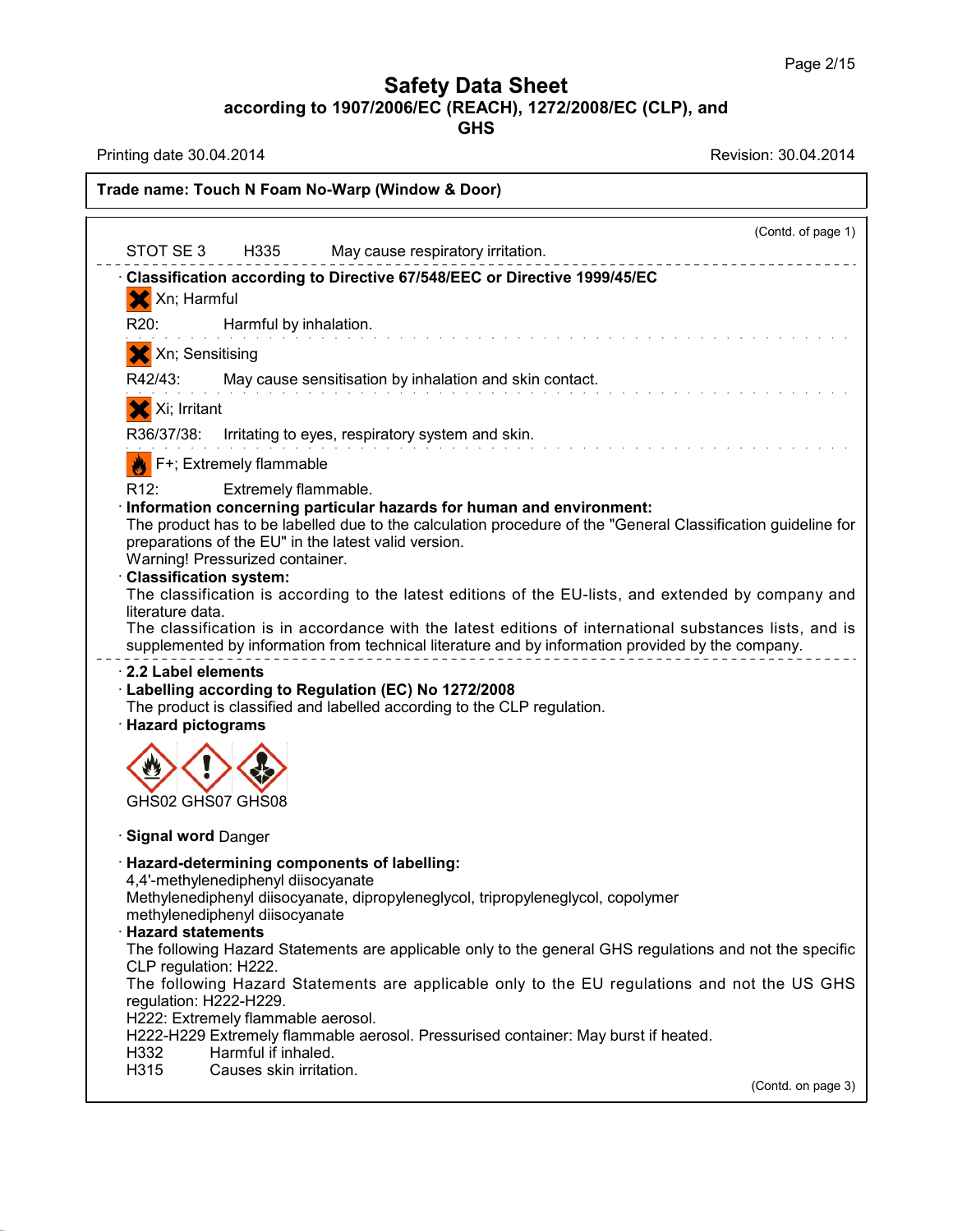## **Safety Data Sheet according to 1907/2006/EC (REACH), 1272/2008/EC (CLP),and**

**GHS**

Printing date 30.04.2014 **Revision: 30.04.2014** 

38.0.33

| H319                         | (Contd. of page 2)<br>Causes serious eye irritation.                                                                                       |
|------------------------------|--------------------------------------------------------------------------------------------------------------------------------------------|
| H334                         | May cause allergy or asthma symptoms or breathing difficulties if inhaled.                                                                 |
| H317                         | May cause an allergic skin reaction.                                                                                                       |
| H335                         | May cause respiratory irritation.                                                                                                          |
| H373                         | May cause damage to organs through prolonged or repeated exposure.                                                                         |
|                              | · Precautionary statements                                                                                                                 |
| P210                         | Keep away from heat/sparks/open flames/hot surfaces. - No smoking.                                                                         |
| P251                         | Pressurized container: Do not pierce or burn, even after use.                                                                              |
| P211                         | Do not spray on an open flame or other ignition source.                                                                                    |
| P280                         | Wear protective gloves / eye protection.                                                                                                   |
| P260                         | Do not breathe mist/vapours/spray.                                                                                                         |
|                              | P342+P311 If experiencing respiratory symptoms: Call a POISON CENTER or doctor/physician.                                                  |
| P314                         | Get medical advice/attention if you feel unwell.<br>P410+P412 Protect from sunlight. Do not expose to temperatures exceeding 50 °C/122 °F. |
|                              | · Additional information:                                                                                                                  |
|                              | Contains isocyanates. May produce an allergic reaction.                                                                                    |
|                              | Pressurized container: protect from sunlight and do not expose to temperatures exceeding 50°C. Do not                                      |
|                              | pierce or burn, even after use.                                                                                                            |
|                              | Do not spray on a naked flame or any incandescent material. Keep away from sources of ignition - No                                        |
| smoking.                     |                                                                                                                                            |
|                              | · Hazard description:                                                                                                                      |
| · WHMIS-symbols:             |                                                                                                                                            |
| A - Compressed gas           |                                                                                                                                            |
|                              | B5 - Flammable aerosol                                                                                                                     |
|                              | D2A - Very toxic material causing other toxic effects                                                                                      |
|                              |                                                                                                                                            |
|                              | · NFPA ratings (scale 0 - 4)                                                                                                               |
|                              | Health $= 2$                                                                                                                               |
|                              | Fire $= 4$                                                                                                                                 |
|                              | Reactivity = $1$                                                                                                                           |
|                              | · HMIS-ratings (scale 0 - 4)                                                                                                               |
| $\boxed{2}$<br><b>HEALTH</b> | Health = $*2$                                                                                                                              |
| <b>FIRE</b>                  | $\boxed{4}$ Fire = 4                                                                                                                       |
|                              | REACTIVITY $1$ Reactivity = 1                                                                                                              |
|                              | * - Indicates a long term health hazard from repeated or prolonged exposures.                                                              |
|                              |                                                                                                                                            |
|                              |                                                                                                                                            |
|                              | <b>HMIS Long Term Health Hazard Substances</b>                                                                                             |
|                              | 101-68-8 4,4'-methylenediphenyl diisocyanate                                                                                               |
| 2.3 Other hazards            | 26447-40-5 methylenediphenyl diisocyanate                                                                                                  |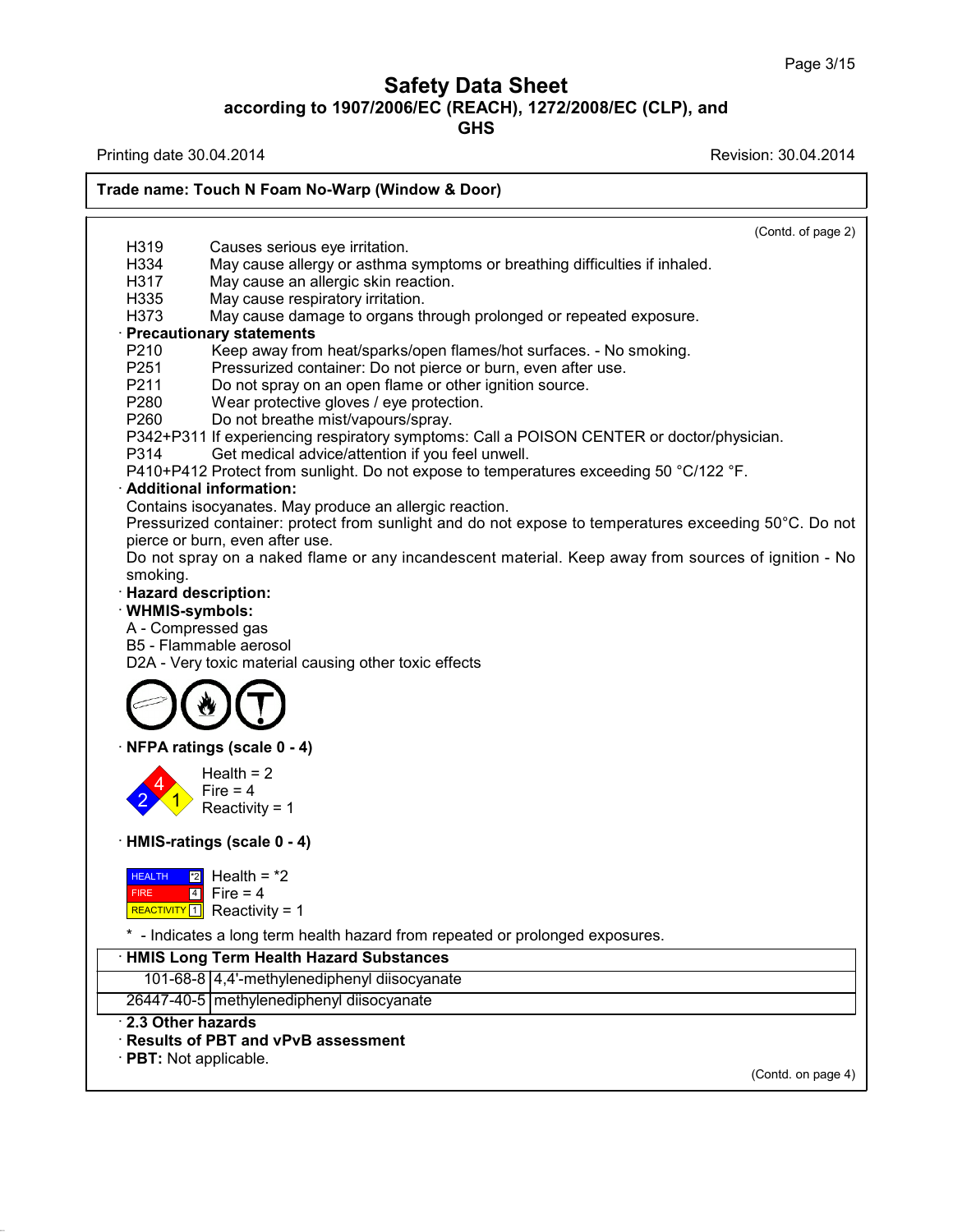Printing date 30.04.2014 **Revision: 30.04.2014** 

(Contd. of page 3)

#### **Trade name: Touch N Foam No-Warp (Window & Door)**

· **vPvB:** Not applicable.

## **3 Composition/information on ingredients**

#### · **3.2 Mixtures**

· **Description:** Mixture of substances listed below with nonhazardous additions.

| CAS: 68092-58-0                                                                            | Methylenediphenyl diisocyanate, dipropyleneglycol,<br>tripropyleneglycol, copolymer                                                         | 30-50%    |
|--------------------------------------------------------------------------------------------|---------------------------------------------------------------------------------------------------------------------------------------------|-----------|
|                                                                                            | $\mathsf{X}$ Xn R42<br>Resp. Sens. 1, H334                                                                                                  |           |
| CAS: 101-68-8<br>EINECS: 202-966-0<br>Index number: 615-005-00-9                           | 4,4'-methylenediphenyl diisocyanate<br>X Xn R20; Xn R42/43; Xi R36/37/38<br>Carc. Cat. 3                                                    | 30-50%    |
|                                                                                            | Resp. Sens. 1, H334; STOT RE 2, H373<br>Acute Tox. 4, H332; Skin Irrit. 2, H315; Eye Irrit. 2, H319; Skin<br>Sens. 1, H317; STOT SE 3, H335 |           |
| CAS: 26447-40-5<br>EINECS: 247-714-0<br>Index number: 615-005-00-9                         | methylenediphenyl diisocyanate<br>X Xn R20; X Xn R42/43; Xi R36/37/38<br>Carc. Cat. 3                                                       | $5 - 10%$ |
|                                                                                            | Resp. Sens. 1, H334; STOT RE 2, H373<br>Acute Tox. 4, H332; Skin Irrit. 2, H315; Eye Irrit. 2, H319; Skin<br>Sens. 1, H317; STOT SE 3, H335 |           |
| CAS: 115-10-6<br>EINECS: 204-065-8<br>Index number: 603-019-00-8                           | dimethyl ether<br>$\triangle$ F+ R12<br><b>Elam.</b> Gas 1, H220<br>◇ Press. Gas, H280                                                      | 5-10%     |
| CAS: 75-28-5<br>EINECS: 200-857-2<br>Index number: 601-004-00-0                            | isobutane<br>$\triangle$ F+ R12<br>$\overline{\textcircled{}}$ Flam. Gas 1, H220<br>◇ Press. Gas, H280                                      | $1 - 5%$  |
| CAS: 74-98-6<br>EINECS: 200-827-9<br>Index number: 601-003-00-5 <b>3</b> Flam. Gas 1, H220 | propane<br>$\triangle$ F+R12<br>◇ Press. Gas, H280                                                                                          | $1 - 5%$  |

### **4 First aid measures**

#### · **4.1 Description of first aid measures**

#### · **General information:**

38.0.33

Immediately remove any clothing soiled by the product.

Symptoms of poisoning may even occur after several hours; therefore medical observation for at least 48 hours after the accident.

(Contd. on page 5)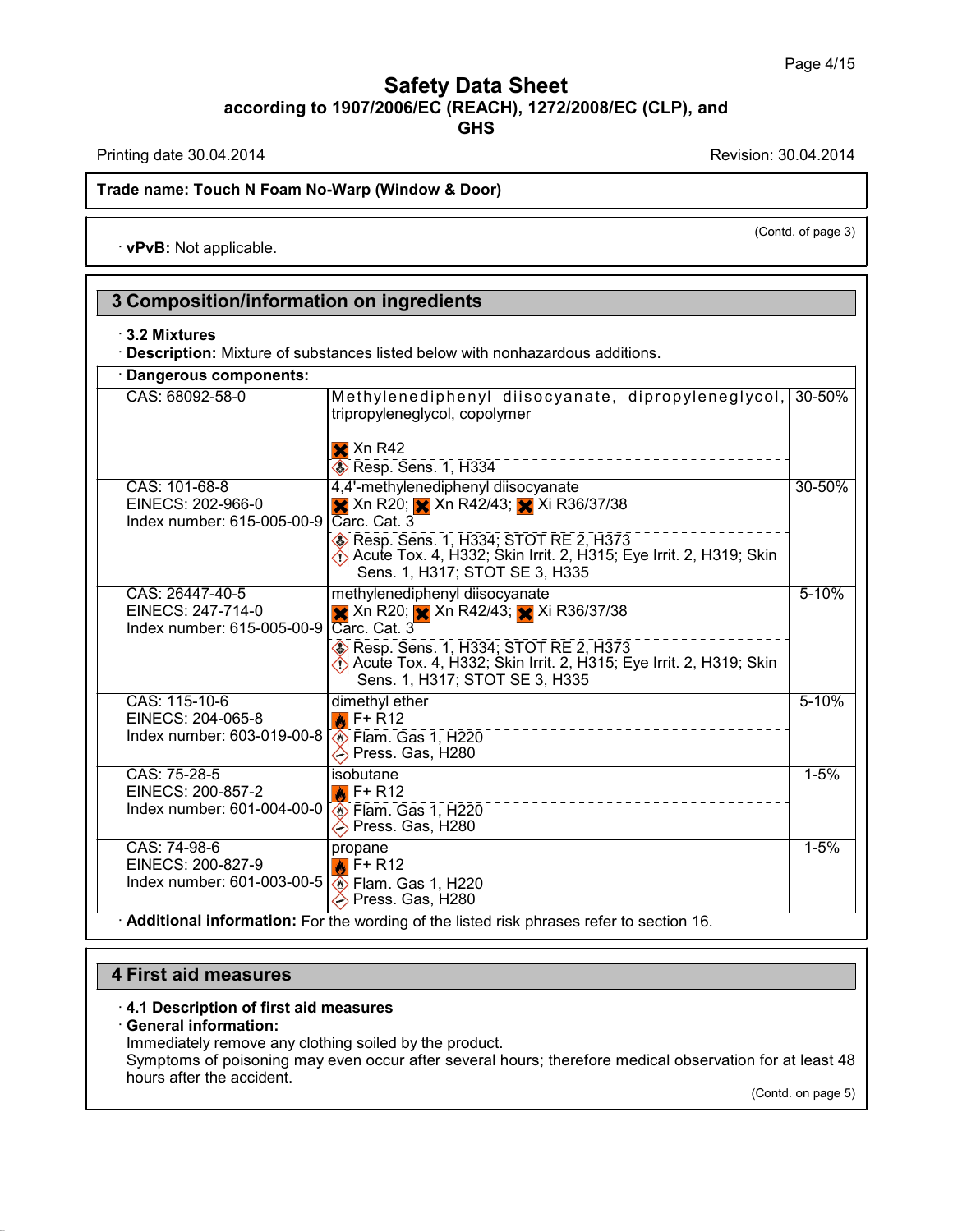**GHS**

**Trade name: Touch N Foam No-Warp (Window & Door)**

Printing date 30.04.2014 **Revision: 30.04.2014** 

|                                                                                         | (Contd. of page 4) |
|-----------------------------------------------------------------------------------------|--------------------|
| Take affected persons out into the fresh air.                                           |                    |
| · After inhalation:                                                                     |                    |
| Supply fresh air; consult doctor in case of complaints.                                 |                    |
| Provide oxygen treatment if affected person has difficulty breathing.                   |                    |
| In case of unconsciousness place patient stably in side position for transportation.    |                    |
| · After skin contact:                                                                   |                    |
| Immediately wash with water and soap and rinse thoroughly.                              |                    |
| Do not pull solidified product off the skin.                                            |                    |
| If skin irritation continues, consult a doctor.                                         |                    |
| After eye contact:                                                                      |                    |
| Immediately remove contact lenses if possible.                                          |                    |
| Rinse opened eye for several minutes under running water. Then consult a doctor.        |                    |
| · After swallowing:                                                                     |                    |
| Rinse out mouth and then drink plenty of water.                                         |                    |
| Do not induce vomiting; call for medical help immediately.                              |                    |
| 4.2 Most important symptoms and effects, both acute and delayed                         |                    |
| Asthma attacks                                                                          |                    |
| Headache                                                                                |                    |
| <b>Breathing difficulty</b>                                                             |                    |
| Allergic reactions                                                                      |                    |
| Coughing                                                                                |                    |
| Nausea                                                                                  |                    |
| Gastric or intestinal disorders when ingested.                                          |                    |
| Irritant to skin and mucous membranes.                                                  |                    |
| Irritant to eyes.                                                                       |                    |
| <b>Dizziness</b>                                                                        |                    |
| Disorientation                                                                          |                    |
|                                                                                         |                    |
| · Hazards                                                                               |                    |
| Danger of impaired breathing.                                                           |                    |
| Danger of pulmonary oedema.                                                             |                    |
| Danger of pneumonia.                                                                    |                    |
| Danger of disturbed cardiac rhythm.                                                     |                    |
| Danger of convulsion.                                                                   |                    |
| $\cdot$ 4.3 Indication of any immediate medical attention and special treatment needed  |                    |
| Severe allergic skin reaction, bronchial spasms and anaphylactic shock are possible.    |                    |
| Treat skin and mucous membrane with antihistamine and corticoid preparations.           |                    |
| In cases of irritation to the lungs, initial treatment with cortical steroid inhalants. |                    |
| Monitor circulation.                                                                    |                    |
| If necessary oxygen respiration treatment.                                              |                    |
| Medical supervision for at least 48 hours.                                              |                    |
| Contains isocyanates. May produce an allergic reaction.                                 |                    |

## **5 Firefighting measures**

### · **5.1 Extinguishing media**

38.0.33

· **Suitable extinguishing agents:**

CO2, powder or water spray. Fight larger fires with water spray or alcohol resistant foam. Water in flooding quantities.

(Contd. on page 6)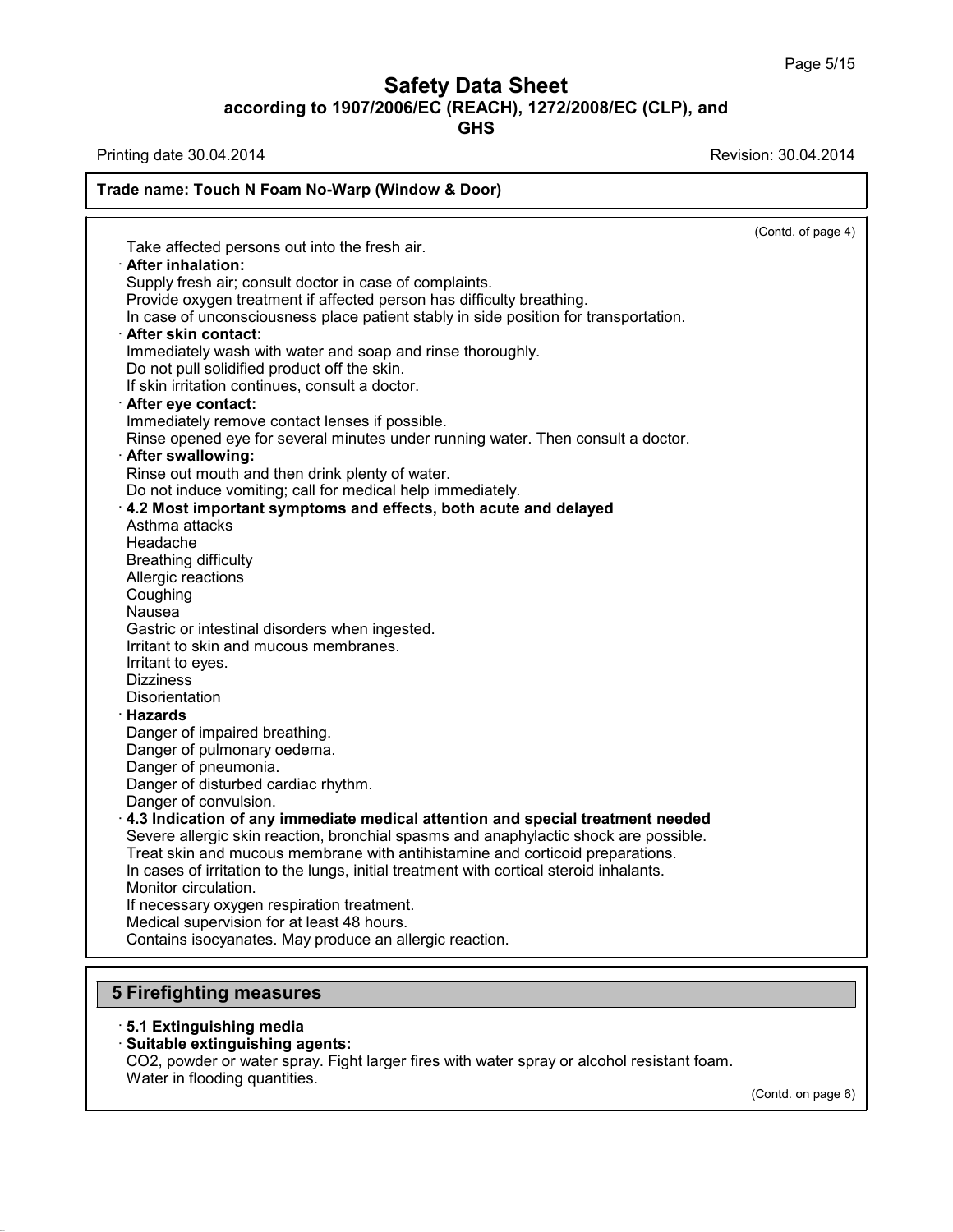**GHS**

Printing date 30.04.2014 **Revision: 30.04.2014** 

**Trade name: Touch N Foam No-Warp (Window & Door)**

(Contd. of page 5) · **For safety reasons unsuitable extinguishing agents:** None. · **5.2 Special hazards arising from the substance ormixture** Danger of receptacles bursting because of high vapour pressure when heated. During heating or in case of fire poisonous gases are produced. · **5.3 Advice for firefighters** · **Protective equipment:** Wear self-contained respiratory protective device. Wear fully protective suit. · **Additional information** Leaking gas fire: Do not extinguish, unless leak can be stopped safely. Eliminate all ignition sources if safe to do so. Cool endangered receptacles with water spray. **6 Accidental release measures** · **6.1 Personal precautions, protective equipment and emergency procedures** Use respiratory protective device against the effects of fumes/dust/aerosol. Wear protective equipment. Keep unprotected persons away. Ensure adequate ventilation Keep away from ignition sources. Protect from heat. Isolate area and prevent access. Keep people at a distance and stay on the windward side. · **6.2 Environmental precautions:** Do not allow to enter sewers/ surface or ground water. · **6.3 Methods and material for containment and cleaning up:** Allow to solidify. Pick up mechanically. Send for recovery or disposal in suitable receptacles. Dispose contaminated material as waste according to item 13. · **6.4 Reference to other sections**

See Section 7 for information on safe handling.

See Section 8 for information on personal protection equipment.

See Section 13 for disposal information.

#### **7 Handling and storage**

38.0.33

· **7.1 Precautions for safe handling** Keep away from heat and direct sunlight. Use only in well ventilated areas. · **Information about fire - and explosion protection:** Keep ignition sources away - Do not smoke. Protect against electrostatic charges. Keep respiratory protective device available. Pressurized container: protect from sunlight and do not expose to temperatures exceeding 50 °C, i.e. electric lights. Do not pierce or burn, even after use. Do not spray onto a naked flame or any incandescent material. Emergency cooling must be available in case of nearby fire. (Contd. on page 7)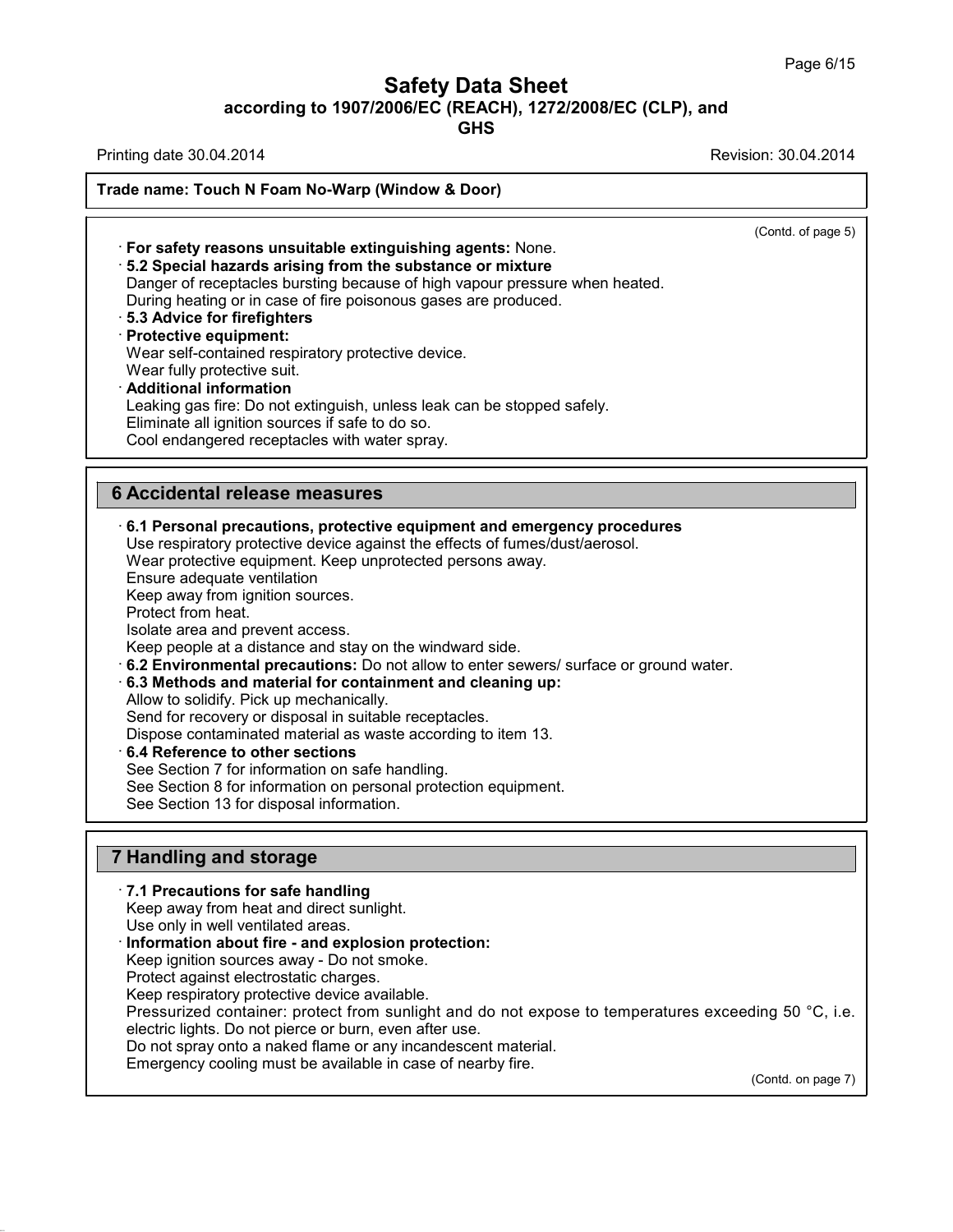**GHS**

Printing date 30.04.2014 **Revision: 30.04.2014** 

38.0.33

|                             | (Contd. of page 6)                                                                          |
|-----------------------------|---------------------------------------------------------------------------------------------|
|                             | .7.2 Conditions for safe storage, including any incompatibilities                           |
| · Storage:                  |                                                                                             |
| Store in a cool location.   | Requirements to be met by storerooms and receptacles:                                       |
|                             | Observe official regulations on storing packagings with pressurized containers.             |
|                             | Provide ventilation for receptacles.                                                        |
|                             | Avoid storage near extreme heat, ignition sources or open flame.                            |
| Store away from foodstuffs. | · Information about storage in one common storage facility:                                 |
|                             | Store away from oxidizing agents.                                                           |
|                             | · Further information about storage conditions:                                             |
|                             | Protect from heat and direct sunlight.                                                      |
|                             | Store in a cool place. Heat will increase pressure and may lead to the receptacle bursting. |
|                             | .7.3 Specific end use(s) No further relevant information available.                         |
|                             | 8 Exposure controls/personal protection                                                     |
|                             | · Additional information about design of technical facilities: No further data; see item 7. |
| 8.1 Control parameters      |                                                                                             |
|                             | · Ingredients with limit values that require monitoring at the workplace:                   |
|                             | 101-68-8 4,4'-methylenediphenyl diisocyanate                                                |
| PEL (USA)                   | Ceiling limit: 0,2 mg/m <sup>3</sup> , 0,02 ppm                                             |
| REL (USA)                   | Long-term value: $0.05$ mg/m <sup>3</sup> , $0.005$ ppm                                     |
|                             | Ceiling limit: $0.2^*$ mg/m <sup>3</sup> , $0.02^*$ ppm<br>$*10$ -min                       |
| TLV (USA)                   | Long-term value: $0,051$ mg/m <sup>3</sup> , $0,005$ ppm                                    |
|                             | Short-term value: C 0,01 ppm                                                                |
| EL (Canada)                 |                                                                                             |
|                             | Long-term value: 0,005 ppm                                                                  |
|                             | Skin; S                                                                                     |
|                             | EV (Canada) Long-term value: 0,005 ppm                                                      |
| 115-10-6 dimethyl ether     |                                                                                             |
| <b>IOELV (EU)</b>           | Long-term value: 1920 mg/m <sup>3</sup> , 1000 ppm                                          |
|                             | WEEL (USA) Long-term value: 1000 ppm                                                        |
|                             | EL (Canada) Long-term value: 1000 ppm                                                       |
| 75-28-5 isobutane           |                                                                                             |
| <b>TLV (USA)</b>            | Short-term value: 2370 mg/m <sup>3</sup> , 1000 ppm                                         |
|                             | EV (Canada) Long-term value: 800 ppm                                                        |
| 74-98-6 propane             |                                                                                             |
| PEL (USA)                   | Long-term value: 1800 mg/m <sup>3</sup> , 1000 ppm                                          |
| REL (USA)                   | Long-term value: 1800 mg/m <sup>3</sup> , 1000 ppm                                          |
| TLV (USA)<br>EL (Canada)    | refer to Appendix F: minimal oxygen content<br>Long-term value: 1000 ppm                    |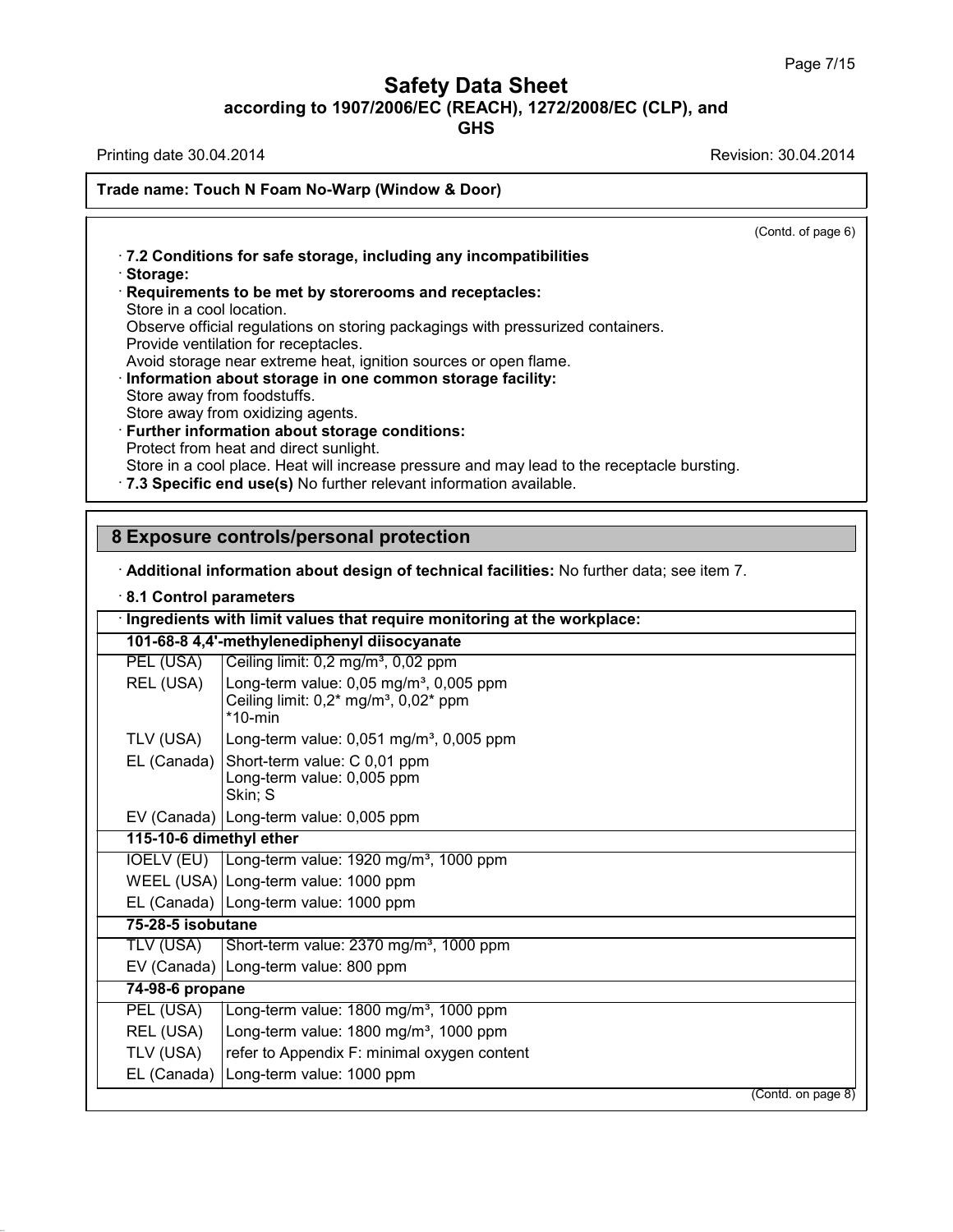Printing date 30.04.2014 **Revision: 30.04.2014** 

38.0.33

|                                                                                                           | (Contd. of page 7) |
|-----------------------------------------------------------------------------------------------------------|--------------------|
| EV (Canada) Long-term value: 1,000 ppm                                                                    |                    |
| <b>DNELs</b> No further relevant information available.                                                   |                    |
| <b>PNECs</b> No further relevant information available.                                                   |                    |
| Additional information: The lists valid during the making were used as basis.                             |                    |
| 8.2 Exposure controls                                                                                     |                    |
| Personal protective equipment:                                                                            |                    |
| <b>General protective and hygienic measures:</b>                                                          |                    |
| The usual precautionary measures are to be adhered to when handling chemicals.                            |                    |
| Keep away from foodstuffs, beverages and feed.                                                            |                    |
| Immediately remove all soiled and contaminated clothing.                                                  |                    |
| Wash hands before breaks and at the end of work.                                                          |                    |
| Do not inhale gases / fumes / aerosols.                                                                   |                    |
| Avoid contact with the eyes and skin.                                                                     |                    |
| Clean skin thoroughly immediately after handling the product.                                             |                    |
| <b>Respiratory protection:</b>                                                                            |                    |
| Combined Organic Vapor and Particulate Respirator is recommended for use during all                       |                    |
| processing activities.                                                                                    |                    |
|                                                                                                           |                    |
| <b>Protection of hands:</b>                                                                               |                    |
|                                                                                                           |                    |
| Protective gloves                                                                                         |                    |
|                                                                                                           |                    |
| The glove material has to be impermeable and resistant to the product/ the substance/ the preparation.    |                    |
| Selection of the glove material on consideration of the penetration times, rates of diffusion and the     |                    |
| degradation.                                                                                              |                    |
| <b>Material of gloves</b>                                                                                 |                    |
| The selection of the suitable gloves does not only depend on the material, but also on further marks of   |                    |
| quality and varies from manufacturer to manufacturer. As the product is a preparation of several          |                    |
| substances, the resistance of the glove material can not be calculated in advance and has therefore to be |                    |
| checked prior to the application.                                                                         |                    |
| Penetration time of glove material                                                                        |                    |
| The exact break through time has to be found out by the manufacturer of the protective gloves and has to  |                    |
| be observed.                                                                                              |                    |
| Eye protection:                                                                                           |                    |
|                                                                                                           |                    |
| Safety glasses<br>$\cup$ .                                                                                |                    |
| <b>Body protection: Protective work clothing</b>                                                          |                    |
| · Limitation and supervision of exposure into the environment                                             |                    |
| No further relevant information available.                                                                |                    |
| <b>Risk management measures</b>                                                                           |                    |
| See Section 7 for additional information.                                                                 |                    |
|                                                                                                           |                    |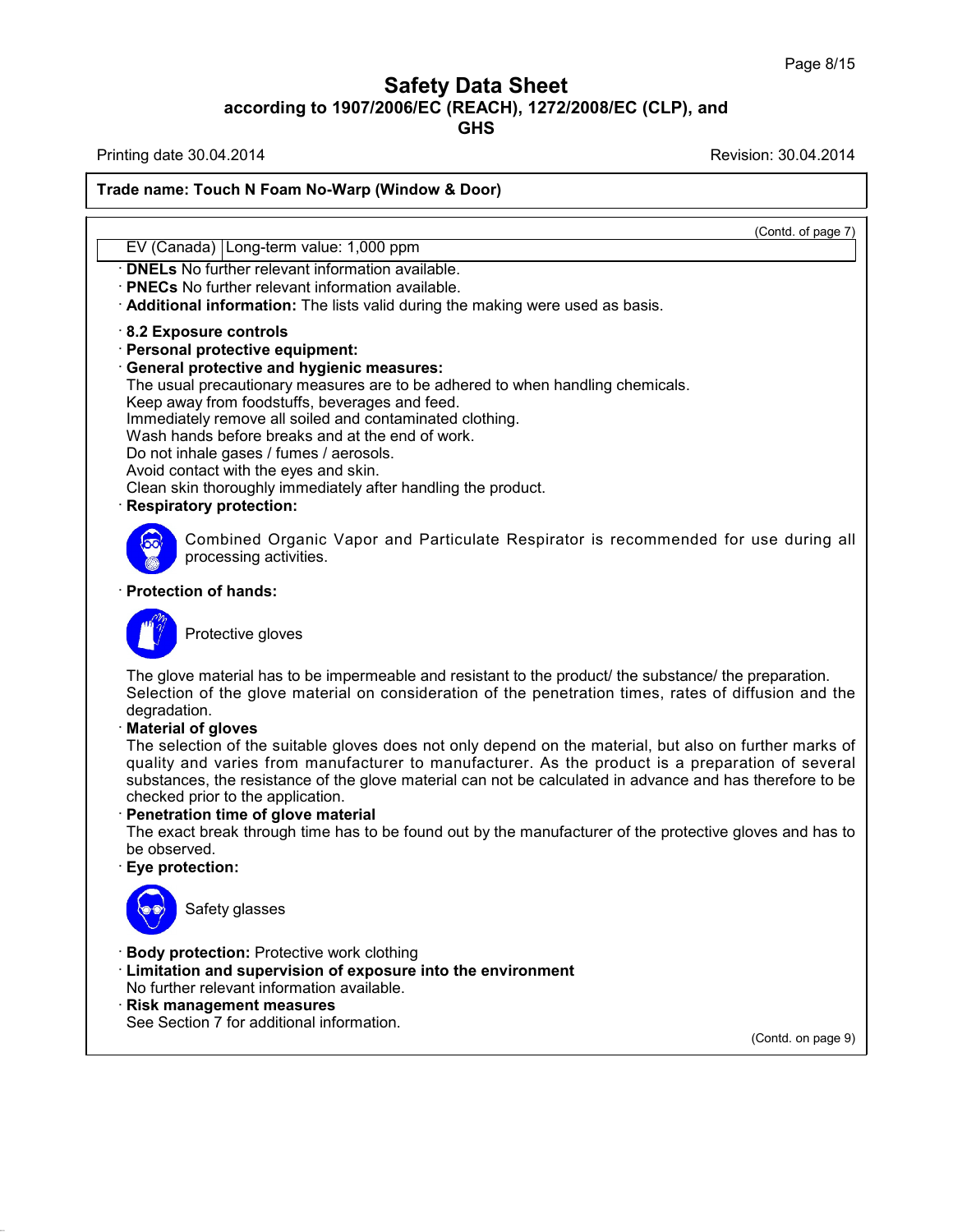Printing date 30.04.2014 **Revision: 30.04.2014** 

38.0.33

**Trade name: Touch N Foam No-Warp (Window & Door)**

No further relevant information available.

## **9 Physical and chemical properties**

| 9.1 Information on basic physical and chemical properties<br><b>General Information</b>           |                                                                                                 |
|---------------------------------------------------------------------------------------------------|-------------------------------------------------------------------------------------------------|
| · Appearance:                                                                                     |                                                                                                 |
| Form:                                                                                             | Aerosol                                                                                         |
| Colour:<br>· Odour:                                                                               | White<br>Light                                                                                  |
|                                                                                                   | Petroleum-like                                                                                  |
| Odour threshold:                                                                                  | Not determined.                                                                                 |
| · pH-value:                                                                                       | Not determined.                                                                                 |
| Change in condition<br><b>Melting point/Melting range:</b><br><b>Boiling point/Boiling range:</b> | Not Determined.<br>-44 $\degree$ F / -42 $\degree$ C (propellant)                               |
| · Flash point:                                                                                    | -155 $\degree$ F / -104 $\degree$ C (propellant)                                                |
| · Flammability (solid, gaseous):                                                                  | Not applicable.                                                                                 |
| · Auto/Self-ignition temperature:                                                                 | Not determined.                                                                                 |
| · Decomposition temperature:                                                                      | Not determined.                                                                                 |
| · Self-igniting:                                                                                  | Product is not self-igniting.                                                                   |
| Danger of explosion:                                                                              | Product is not explosive. However, formation of explosive air/<br>vapour mixtures are possible. |
| <b>Explosion limits:</b>                                                                          |                                                                                                 |
| Lower:                                                                                            | Not determined.                                                                                 |
| Upper:                                                                                            | Not determined.                                                                                 |
| · Vapour pressure:                                                                                | Not determined.                                                                                 |
| <b>⋅Density at 20 °C:</b>                                                                         | $1,01$ g/cm <sup>3</sup>                                                                        |
| · Relative density                                                                                | Not determined.                                                                                 |
| · Vapour density<br><b>Evaporation rate</b>                                                       | Not determined.<br>Not applicable.                                                              |
| Solubility in / Miscibility with                                                                  |                                                                                                 |
| water:                                                                                            | Not miscible or difficult to mix.                                                               |
| · Partition coefficient (n-octanol/water): Not determined.                                        |                                                                                                 |
| · Viscosity:                                                                                      |                                                                                                 |
| Dynamic:                                                                                          | Not determined.                                                                                 |
| Kinematic:                                                                                        | Not determined.                                                                                 |
| $\cdot$ Solvent content:                                                                          |                                                                                                 |
| <b>VOC (US EPA Method 24)</b>                                                                     | 137 g/l<br>(Contd. on page 10)                                                                  |
|                                                                                                   |                                                                                                 |

(Contd. of page 8)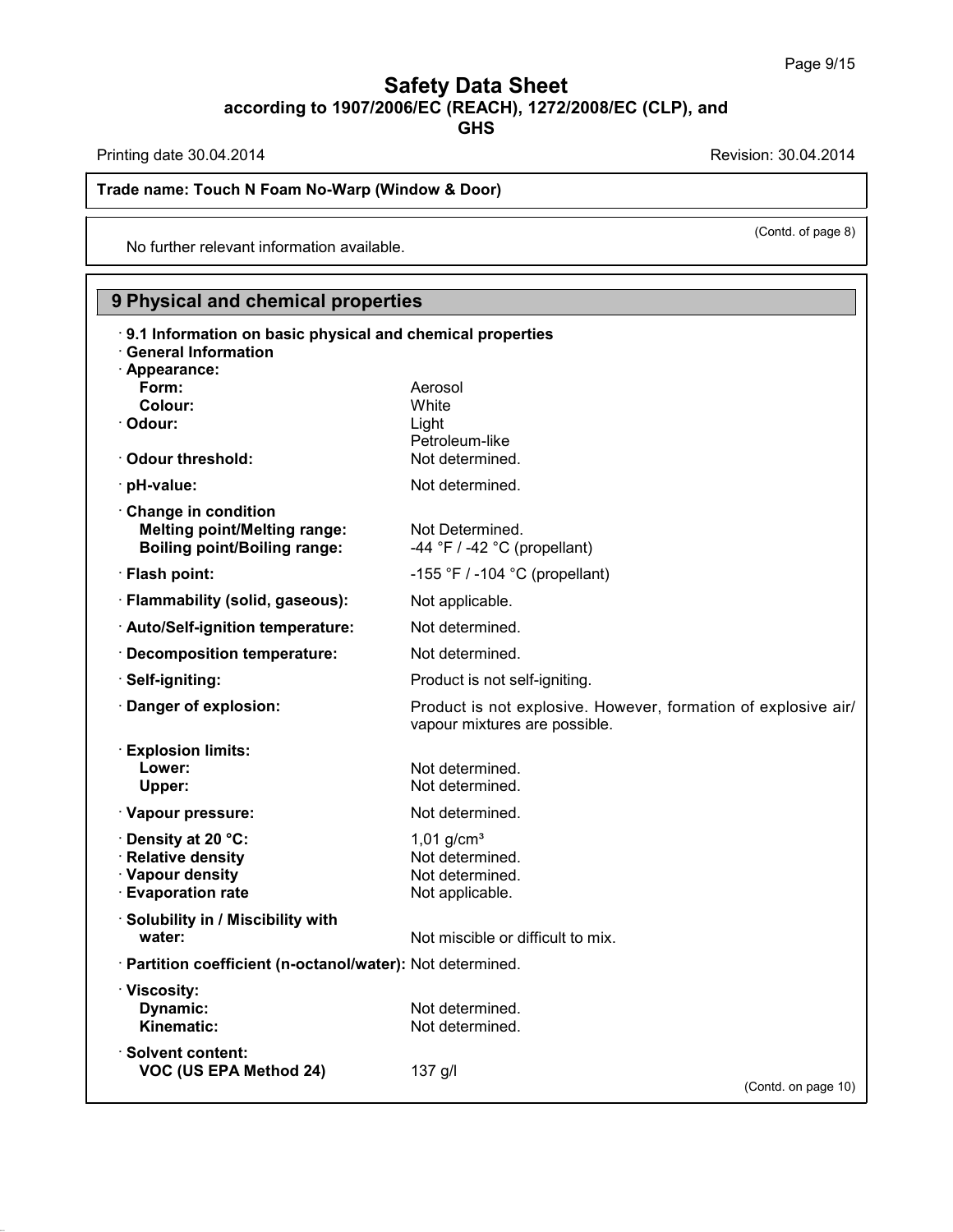**GHS**

Printing date 30.04.2014 **Revision: 30.04.2014** Revision: 30.04.2014

(Contd. of page 9)

**Trade name: Touch N Foam No-Warp (Window & Door)**

· **9.2 Other information** No further relevant information available.

## **10 Stability and reactivity**

· **10.1 Reactivity**

#### · **10.2 Chemical stability**

#### · **Thermal decomposition / conditions to be avoided:**

No decomposition if used and stored according to specifications.

Danger of receptacles bursting because of high vapour pressure when heated.

#### · **10.3 Possibility of hazardous reactions**

Develops readily flammable gases/fumes.

Flammable.

Danger of receptacles bursting because of high vapour pressure when heated.

Reacts with oxidizing agents.

Can form explosive mixtures in air if heated above flash point and/or when sprayed or atomised.

Toxic fumes may be released if heated above the decomposition point.

Contact with acids releases toxic gases.

· **10.4 Conditions to avoid**

Keep ignition sources away - Do not smoke.

Store away from oxidizing agents.

· **10.5 Incompatible materials:** No further relevant information available.

#### · **10.6 Hazardous decomposition products:**

Carbon monoxide and carbon dioxide Nitrogen oxides (NOx) Hydrogen cyanide (prussic acid)

## **11 Toxicological information**

#### · **11.1 Information on toxicological effects**

· **Acute toxicity:**

#### · **LD/LC50 values relevant for classification:**

#### **101-68-8 4,4'-methylenediphenyl diisocyanate**

Oral LD50 2200 mg/kg (mouse)

· **Primary irritant effect:**

· **on the skin:** Irritant to skin and mucous membranes.

· **on the eye:** Irritating effect.

#### · **Sensitization:**

38.0.33

Sensitization possible through inhalation.

Sensitization possible through skin contact.

· **Subacute to chronic toxicity:**

Inhalation of concentrated vapours as well as oral intake will lead to anaesthesia-like conditions and headache, dizziness, etc.

· **Additional toxicological information:**

The product shows the following dangers according to the calculation method of the General EU Classification Guidelines for Preparations as issued in the latest version:

(Contd. on page 11)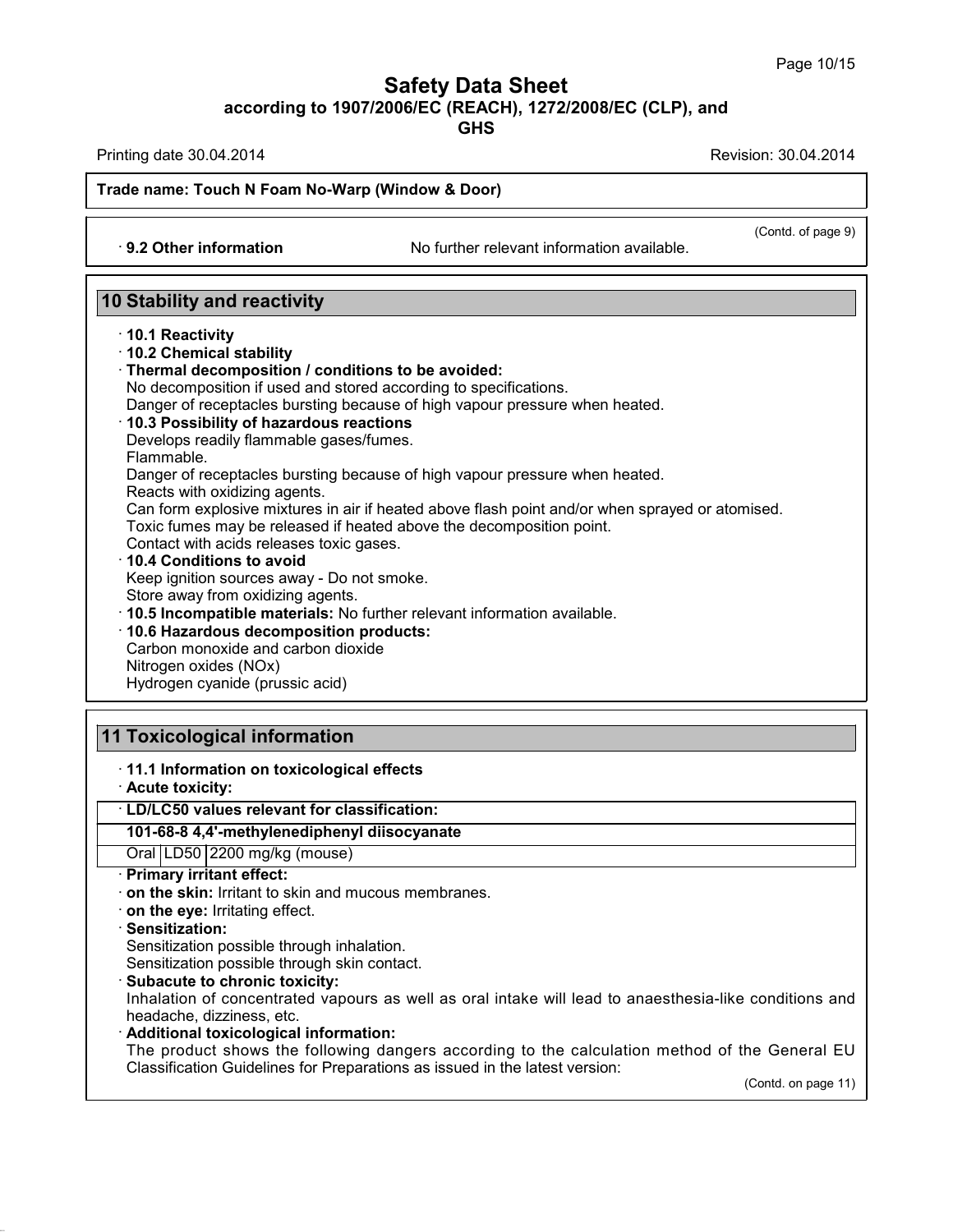Printing date 30.04.2014 **Revision: 30.04.2014** Revision: 30.04.2014

38.0.33

(Contd. on page 12)

#### **Trade name: Touch N Foam No-Warp (Window & Door)**

(Contd. of page 10) Harmful Irritant Danger through skin adsorption. Toxic and/or corrosive effects may be delayed up to 24 hours. In addition to local irritant manifestations, there is a narcotic effect when inhaling high concentrations, with the danger of central respiratory arrest. · **Acute effects (acute toxicity, irritation and corrosivity):** Vapours have narcotic effect. · **Sensitisation:** Sensitization possible by skin contact. Sensitization possible by inhalation and/or dermal contact. · **Repeated dose toxicity:** May cause damage to organs through prolonged or repeated exposure. Repeated exposures may result in skin and/or respiratory sensitivity. **12 Ecological information** · **12.1 Toxicity** · **Aquatic toxicity:** No further relevant information available. · **12.2 Persistence and degradability** No further relevant information available. · **12.3 Bioaccumulative potential** No further relevant information available. · **12.4 Mobility in soil** No further relevant information available. · **Additional ecological information:** · **General notes:** Water hazard class 1 (German Regulation) (Self-assessment): slightly hazardous for water Do not allow undiluted product or large quantities of it to reach ground water, water course or sewage system. · **12.5 Results of PBT and vPvB assessment** · **PBT:** Not applicable. · **vPvB:** Not applicable. · **12.6 Other adverse effects** No further relevant information available. **13 Disposal considerations** · **13.1 Waste treatment methods** · **Recommendation** Must not be disposed together with household garbage. Do not allow product to reach sewage system. Can be disposed of with household garbage after solidification following consultation with the waste disposal facility operator and the pertinent authorities and adhering to the necessary technical regulations. · **Uncleaned packaging:** · **Recommendation:** Disposal must be made according to official regulations. **14 Transport information** · **14.1 UN-Number** · **DOT, ADR, IMDG, IATA** UN1950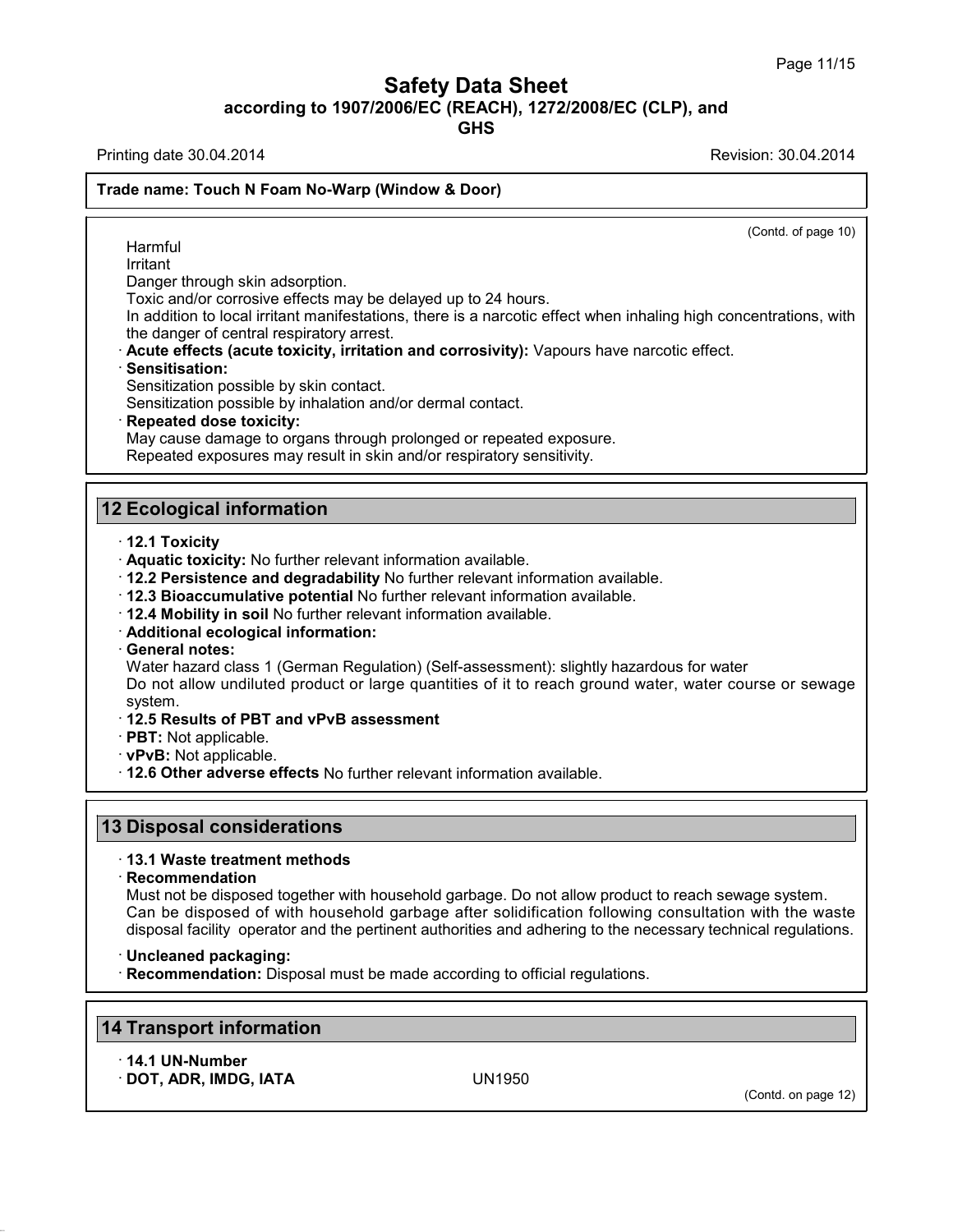Printing date 30.04.2014 **Revision: 30.04.2014** 

38.0.33

| 14.2 UN proper shipping name                                                                  | (Contd. of page 11)                                                                           |
|-----------------------------------------------------------------------------------------------|-----------------------------------------------------------------------------------------------|
| gal).                                                                                         | Limited Quantity for packages less than 30 kg (66 lb) and inner packagings less than 1 L (0.3 |
| $\cdot$ DOT<br>$\cdot$ ADR<br>· IMDG, IATA<br>14.3 Transport hazard class(es)                 | Aerosols, flammable<br>1950 AEROSOLS, flammable<br>AEROSOLS, flammable                        |
| $\cdot$ DOT                                                                                   |                                                                                               |
| · Class<br>· Label                                                                            | 2.1<br>2.1                                                                                    |
| $\cdot$ ADR                                                                                   |                                                                                               |
| · Class<br>· Label                                                                            | 2 5F Gases.<br>2.1                                                                            |
| · IMDG, IATA                                                                                  |                                                                                               |
| · Class                                                                                       | 2.1                                                                                           |
| · Label<br>14.4 Packing group<br>· DOT, ADR, IMDG, IATA<br>14.5 Environmental hazards:        | 2.1<br>Not Regulated                                                                          |
| · Marine pollutant:<br>14.6 Special precautions for user                                      | <b>No</b><br>Warning: Gases.                                                                  |
| Danger code (Kemler):<br>· EMS Number:                                                        | $F-D, S-U$                                                                                    |
| 14.7 Transport in bulk according to Annex II of<br>MARPOL73/78 and the IBC Code               | Not applicable.                                                                               |
| · Transport/Additional information:                                                           | ____________________________                                                                  |
| $\cdot$ ADR<br>· Limited quantities (LQ)<br>· Transport category<br>· Tunnel restriction code | 1L<br>$\overline{c}$<br>D<br>(Contd. on page 13)                                              |
|                                                                                               |                                                                                               |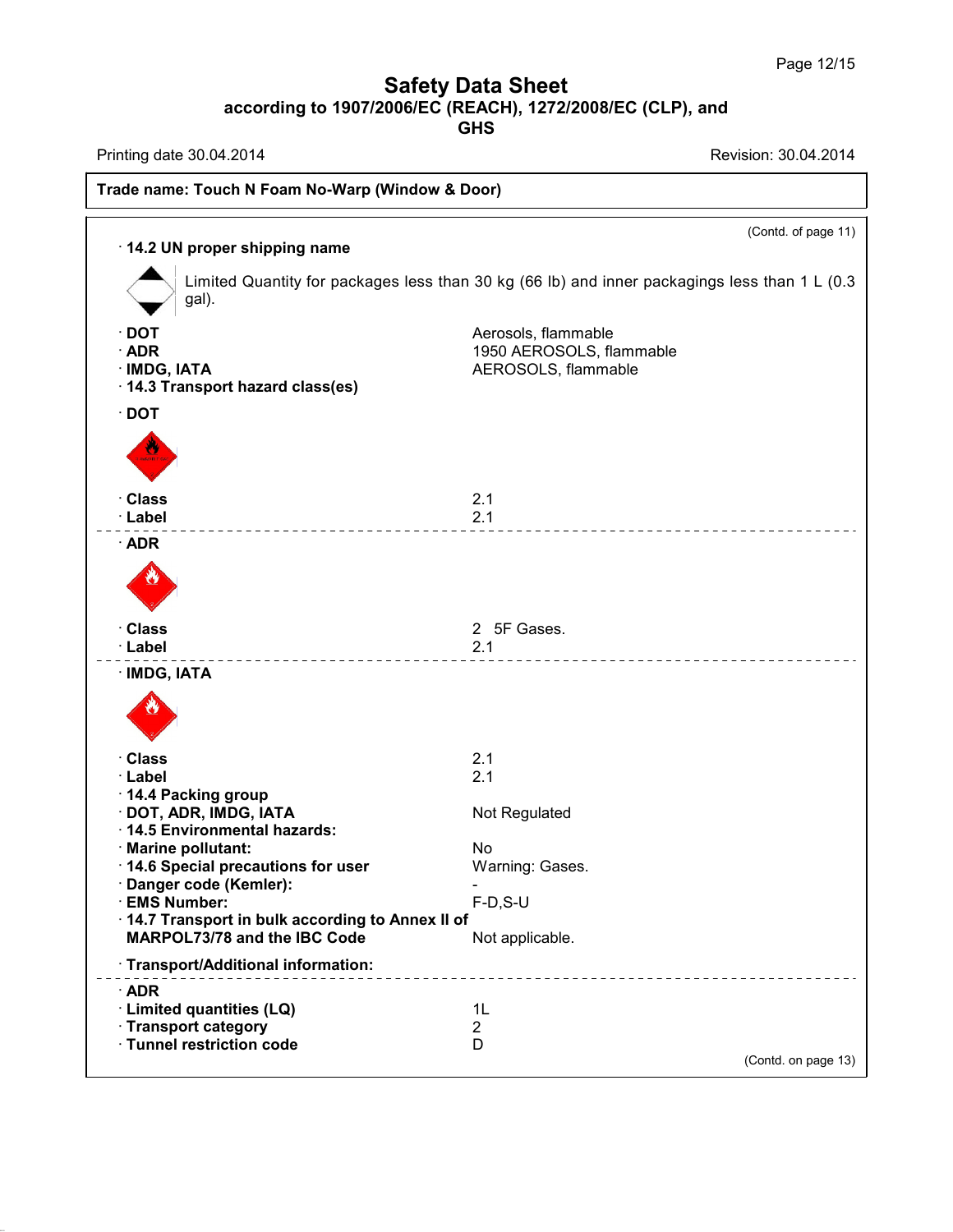**GHS**

Printing date 30.04.2014 **Revision: 30.04.2014** 

38.0.33

**Trade name: Touch N Foam No-Warp (Window & Door)**

· **UN "Model Regulation":** UN1950, AEROSOLS, flammable, 2.1

(Contd. of page 12)

| <b>15 Regulatory information</b>                                                                                                       |                     |
|----------------------------------------------------------------------------------------------------------------------------------------|---------------------|
| 15.1 Safety, health and environmental regulations/legislation specific for the substance or mixture<br>· United States (USA)<br>· SARA |                     |
| · Section 355 (extremely hazardous substances):                                                                                        |                     |
| None of the ingredients is listed.                                                                                                     |                     |
| · Section 313 (Specific toxic chemical listings):                                                                                      |                     |
| 101-68-8 4,4'-methylenediphenyl diisocyanate                                                                                           |                     |
| · TSCA (Toxic Substances Control Act):                                                                                                 |                     |
| All ingredients are listed.                                                                                                            |                     |
| <b>Proposition 65 (California):</b>                                                                                                    |                     |
| Chemicals known to cause cancer:                                                                                                       |                     |
| None of the ingredients is listed.                                                                                                     |                     |
| Chemicals known to cause reproductive toxicity for females:                                                                            |                     |
| None of the ingredients is listed.                                                                                                     |                     |
| Chemicals known to cause reproductive toxicity for males:                                                                              |                     |
| None of the ingredients is listed.                                                                                                     |                     |
| Chemicals known to cause developmental toxicity:                                                                                       |                     |
| None of the ingredients is listed.                                                                                                     |                     |
| <b>Carcinogenic Categories</b>                                                                                                         |                     |
| <b>EPA (Environmental Protection Agency)</b>                                                                                           |                     |
| 101-68-8 4,4'-methylenediphenyl diisocyanate                                                                                           | D, CBD              |
| <b>IARC (International Agency for Research on Cancer)</b>                                                                              |                     |
| 101-68-8 4,4'-methylenediphenyl diisocyanate                                                                                           | $\overline{3}$      |
| TLV (Threshold Limit Value established by ACGIH)                                                                                       |                     |
| None of the ingredients is listed.                                                                                                     |                     |
| · NIOSH-Ca (National Institute for Occupational Safety and Health)                                                                     |                     |
| None of the ingredients is listed.                                                                                                     |                     |
| $\overline{\cdot}$ Canada                                                                                                              |                     |
| Canadian Domestic Substances List (DSL)                                                                                                |                     |
| All ingredients are listed.                                                                                                            |                     |
| Canadian Ingredient Disclosure list (limit 0.1%)                                                                                       |                     |
| 101-68-8 4,4'-methylenediphenyl diisocyanate                                                                                           |                     |
| Canadian Ingredient Disclosure list (limit 1%)                                                                                         |                     |
| None of the ingredients is listed.                                                                                                     |                     |
|                                                                                                                                        | (Contd. on page 14) |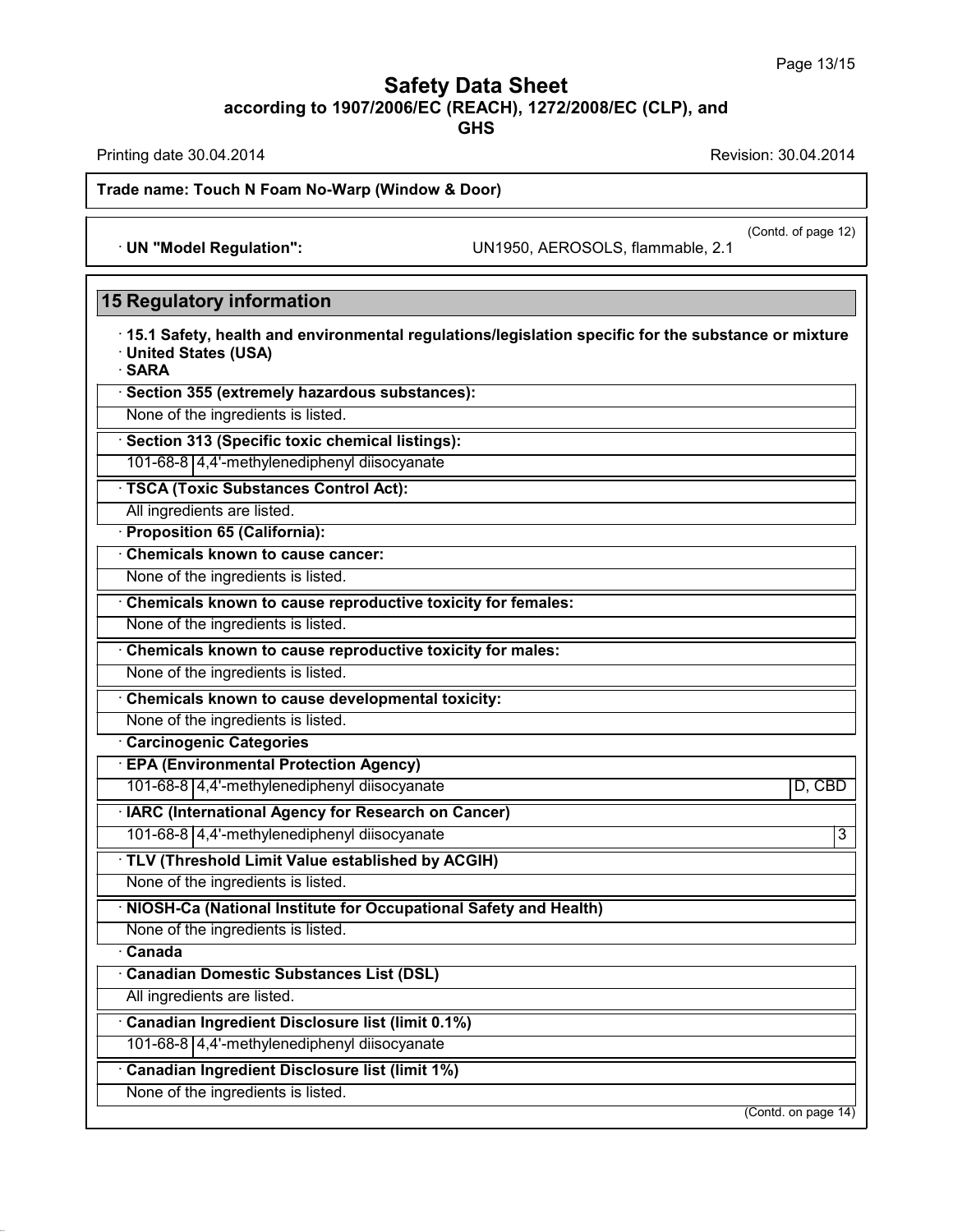Printing date 30.04.2014 **Revision: 30.04.2014** Revision: 30.04.2014

#### **Trade name: Touch N Foam No-Warp (Window & Door)**

(Contd. of page 13)

#### · **Other regulations, limitations and prohibitive regulations**

· **Substances of very high concern (SVHC) according to REACH, Article 57**

None of the ingredients is listed.

· **15.2 Chemical safety assessment:** A Chemical Safety Assessment has not been carried out.

#### **16 Other information**

This information is based on our present knowledge. However, this shall not constitute a guarantee for any specific product features and shall not establish a legally valid contractual relationship.

# · **Relevant phrases**

H220 Extremely flammable gas.<br>H280 Contains gas under pressi

- H280 Contains gas under pressure; may explode if heated.<br>H315 Causes skin irritation.
- Causes skin irritation.
- H317 May cause an allergic skin reaction.<br>H319 Causes serious eve irritation.
- Causes serious eye irritation.
- 
- H<sub>332</sub> Harmful if inhaled.<br>H<sub>334</sub> May cause allergy May cause allergy or asthma symptoms or breathing difficulties if inhaled.
- H335 May cause respiratory irritation.
- H373 May cause damage to organs through prolonged or repeated exposure.
- R12 Extremely flammable.
- R20 Harmful by inhalation.
- R36/37/38 Irritating to eyes, respiratory system and skin.
- 
- R42 May cause sensitisation by inhalation.<br>R42/43 May cause sensitisation by inhalation a May cause sensitisation by inhalation and skin contact.

#### · **Abbreviations and acronyms:**

38.0.33

ADR: Accord européen sur le transport des marchandises dangereuses par Route (European Agreement concerning the International Carriage of Dangerous Goods by Road) IMDG: International Maritime Code for Dangerous Goods DOT: US Department of Transportation IATA: International Air Transport Association GHS: Globally Harmonized System of Classification and Labelling of Chemicals ACGIH: American Conference of Governmental Industrial Hygienists EINECS: European Inventory of Existing Commercial Chemical Substances ELINCS: European List of Notified Chemical Substances CAS: Chemical Abstracts Service (division of the American Chemical Society) NFPA: National Fire Protection Association (USA) HMIS: Hazardous Materials Identification System (USA) WHMIS: Workplace Hazardous Materials Information System (Canada) DNEL: Derived No-Effect Level (REACH) PNEC: Predicted No-Effect Concentration (REACH) LC50: Lethal concentration, 50 percent LD50: Lethal dose, 50 percent Flam. Gas 1: Flammable gases, Hazard Category 1 Flam. Aerosol 1: Flammable aerosols, Hazard Category 1 Press. Gas: Gases under pressure: Compressed gas Acute Tox. 4: Acute toxicity, Hazard Category 4 Skin Irrit. 2: Skin corrosion/irritation, Hazard Category 2 Eye Irrit.2: Serious eye damage/eye irritation, Hazard Category 2 Resp. Sens. 1: Sensitisation - Respirat., Hazard Category 1 Skin Sens. 1: Sensitisation - Skin, Hazard Category 1 STOT SE 3: Specific target organ toxicity - Single exposure, Hazard Category 3

(Contd. on page 15)